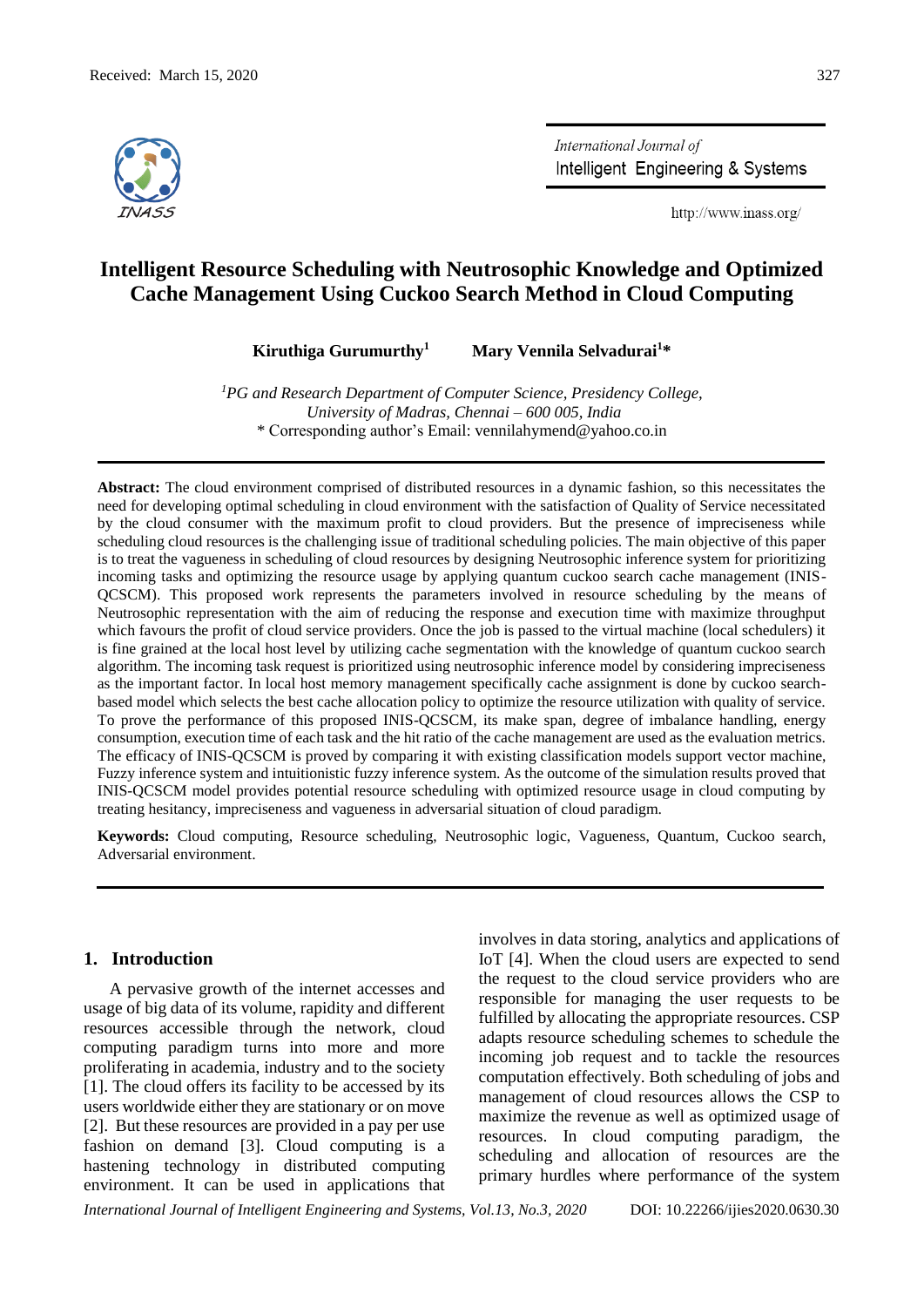entirely relies on them. In this regard, the researchers started focusing on the studies about job scheduling in cloud paradigm. The job scheduling is the method of positioning received requests in a certain way so that the accessible resource's will be suitably exploited.

In cloud computing it provides its services to the cloud users through the internet and the users must send their requests online. As each service comprised of many users, a greater number of job request may be made at a time. If the scheme doesn't have the ability to employ appropriate scheduling, then it may result in longer waiting time for tasks. While allotting a job request, constraints such as job size, its nature, execution time, resources availability and resources work load are all has to be considered. Thus, job scheduling is the main issue in cloud computing which directly affects the effectiveness of resource utilization.

During resource scheduling done in local hosts, the problem of cache management is also to be focused for effective memory management and resource computation cost reduction. In cloud computing, web server shares its information to the local hosts within the cluster and performs distributed computing to complete their task quickly. Local servers highly depend on the server to accomplish a particular task. Frequent request from local host to server may increase the computation complex when a task is assigned to a specific host.

The main objective of this paper is to discover the optimal resources for scheduling the appropriate workloads on time in order to minimize the response and completion time to satisfy the QoS of Cloud consumers and maximize the profit of the cloud consumer with the help of multivalued concept of neutrosophic inference system. To accomplish the above four constraints of issue this, work introduced the degree of truthiness, falsity and indeterminacy as the primary factor by designing a neutrosophical classifier in mapping job work load to optimal resource scheduling. Hence, this work highly focuses on effective utilization of cache memory within the local host by formulating cache evicting procedure as a reinforcement learning issue.

The rest of this paper work is organized as follows, in section 2 existing research work related to resource scheduling in cloud paradigm is discussed. Section 3 highlights the statement of problem this paper handles for resource scheduling issues are explained. Section 4 describes about the main contribution of this research work and need for developing a two step process in task prioritization and resource management are clearly explained. In section 5 background study about neutrosophic logic

and the cuckoo search model is explained in detail. Section 6 discusses about the overall architecture of the proposed INIS-QCSCM and the process of how it handles both task prioritization and resource utilization are well explained. Section 7 discusses about the simulation result and performance analysis of the proposed model with and comparison with other existing models. Section 8 concludes the finding of the proposed model in resource scheduling and utilization and the future extension is also mentioned.

# **2. Related work**

Some of the existing strategies used for resource scheduling in cloud paradigm is discusses in this section.

Tsai et al. [5] developed a multi-object model which uses enhanced differential evolutionary approach. This method provides time and cost as primary factor in cloud paradigm and they don't take into consideration of tasks variations.

Magukuri et al. [6] introduced a balanced scheduling scheme which deliberates sizes of jobs. The refresh time of the server is measured for fulfilling their needs.

Cheng et al. [7] developed a vacation queuing method for scheduling the tasks. This method doesn't prove the utilization of resources properly.

Lin et al. [8] anticipated a task scheduling scheme which measures bandwidth as a resource. To allocate resources for a specific task, they applied non-linear programming approach.

Zhu et al. [9] in their work developed a rolling horizon scheduling scheme which is used for real time task schedule. The association among scheduling task and conservation of energy is considered as primary factor for allocation of resources.

Lin et al. [10] introduced a parallel workload, which follows the policy of first come first server queuing theory to place the jobs when the resources are presented. This model doesn't concentrate on job starvation and aborting it.

Ghanbari et al. [11] devised a scheduling scheme for assignment of job in cloud computing based on their priority. They deployed multi-criteria decision making with multiple attributes to accomplish this task.

Alejandra et al. [12] in their work used a metaheuristic model known as particle swarm optimization which uses its global best and personal best as the two important influencing factors, position and direction as their constraint for search the best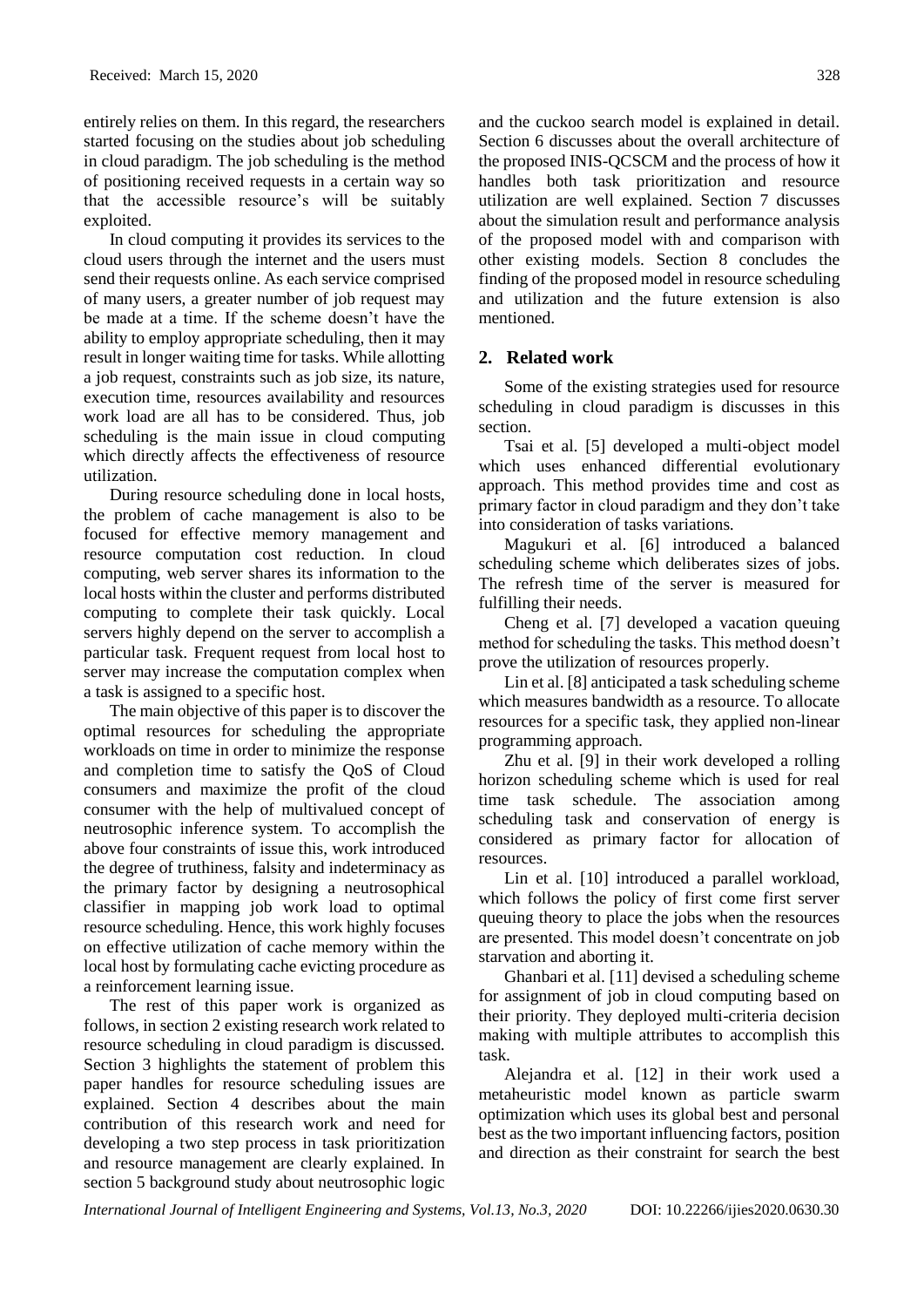solution for reducing the cost of execution by proposing significant scheduling scheme.

Keshk et al. [13] developed an improved ant colony optimization for balancing the load effectively. This work increases the makespan of a job. But they did not consider the factors of resource availability or tasks weights.

Gougarzi et al. [14] projected an issue in resource allocation of cloud computing paradigm with reduced energy cost. With the assured quality of service to the clients they used a reverse model where penalty is applied if the client does not encounter the specified SLA agreements.

Radojevic et al. [15] developed a centralized load balancing scheme by introducing a decision model in cloud paradigm, this work automates the process of resource scheduling and reduces the interaction of administrators. This model has issue with identifying the nodes capabilities and details of configuration.

Mathew and Moses [16] in their work devised a new fuzzy resource scheduling scheme which considers arrival time, computation and deadline of each scheduling input parameters. The output of the model is used for internal priority queue for assign them to the resources.

Guangshun Li, Yuncui Liu, Junhua Wu, Dandan Lin and Shuaishuai Zhao [22] in their work developed a resource scheduling policy for fog computing, in which they normalized the resource attributes involved in resource scheduling. Fuzzy clustering along with particle swarm optimization is used to segment the resources and volume of resource search in also decreased.

Tahani Aladwani [23] enhanced the static task scheduling process by applying tasks classification and virtual machines categorization depending on the importance of the tasks. Once the task is received by IoT it classifies the tasks as high importance, medium importance and low importance tasks depending on the condition of the patient's health status.

Xuan-Qui Pham, Nguyen Doan Man, Nguyen Dao Tan Tri, Ngo Quang Thai and Eui-Nam Huh [24] developed a cost makespan aware scheduling is a major motive of this work to achieve stability among performance of application execution as well as cloud resources cost are considered. They proved that this work is performs better compared to other scheduling schemes.

Georgios L, Stavrinides, Helen D. Karatza [25] introduced a novel hybrid fog with cloud aware model for dynamic scheduling in IoT using three tier architecture under a real time scenario. Here, main processing in done in fog layer so that computation complexity is reduced with accepted communication cost.

Yongkui Liu, Lihui Wang, Xi Vincent Wang, Xun Xu, Lin Zhang [26] in their articles they did a study on scheduling issues in cloud computing by performing statistical analysis on 158 articles are addressed in detail to reveal the characteristics of scheduling issues.

But these existing models are not more suitable in the situation of uncertainty handling, impreciseness handling and optimizing the scheduling schemes are not considered.

# **3. Problem definition**

This paper work focuses on effective resource scheduling which reducing the cost of execution, time, consumption of energy. To maintain the quality of service the resource providers reject the resource requests in unpredictable or uncertain environment. Most of the cloud-based resource scheduling are not focusing vagueness, impreciseness, ambiguity and inconsistent altogether even fuzzy logic can able to handle vagueness and intuitionistic fuzzy handles vagueness and impreciseness. It is very tough to handle all the four factors together, thus to overcome these constraints the proposed research model is designed elegantly for enriched resource scheduling in heterogeneous cloud environment. This work also incorporates the optimization of cache replacement strategy because these policies plays a vital role in refining Caching algorithms which also improves the resource consumption in cloud computing.

# **4. Contribution**

 Thought there are many works in existence for performing resource scheduling in cloud environment, the ultimate goal of scheduling the resources in the uncertain conditions such as vagueness, impreciseness, ambiguity and inconsistent are not greatly focused by any works. While working in Cloud Computing based resource scheduling the presence of impreciseness about the availability of resources are the toughest challenge and the main objective of this research work is to discover the optimal resources for scheduling the appropriate workloads on time in order to minimize the response and completion time to satisfy the QoS of Cloud consumers and maximize the profit of the cloud consumer. To accomplish the above four constraints of issue this, work introduced the degree of truthiness, falsity and indeterminacy as the primary factor by designing a neutrosophical classifier in mapping job work load to optimal resource scheduling. Additionally, the problem is also fine grain to manage the cache allocation in local host by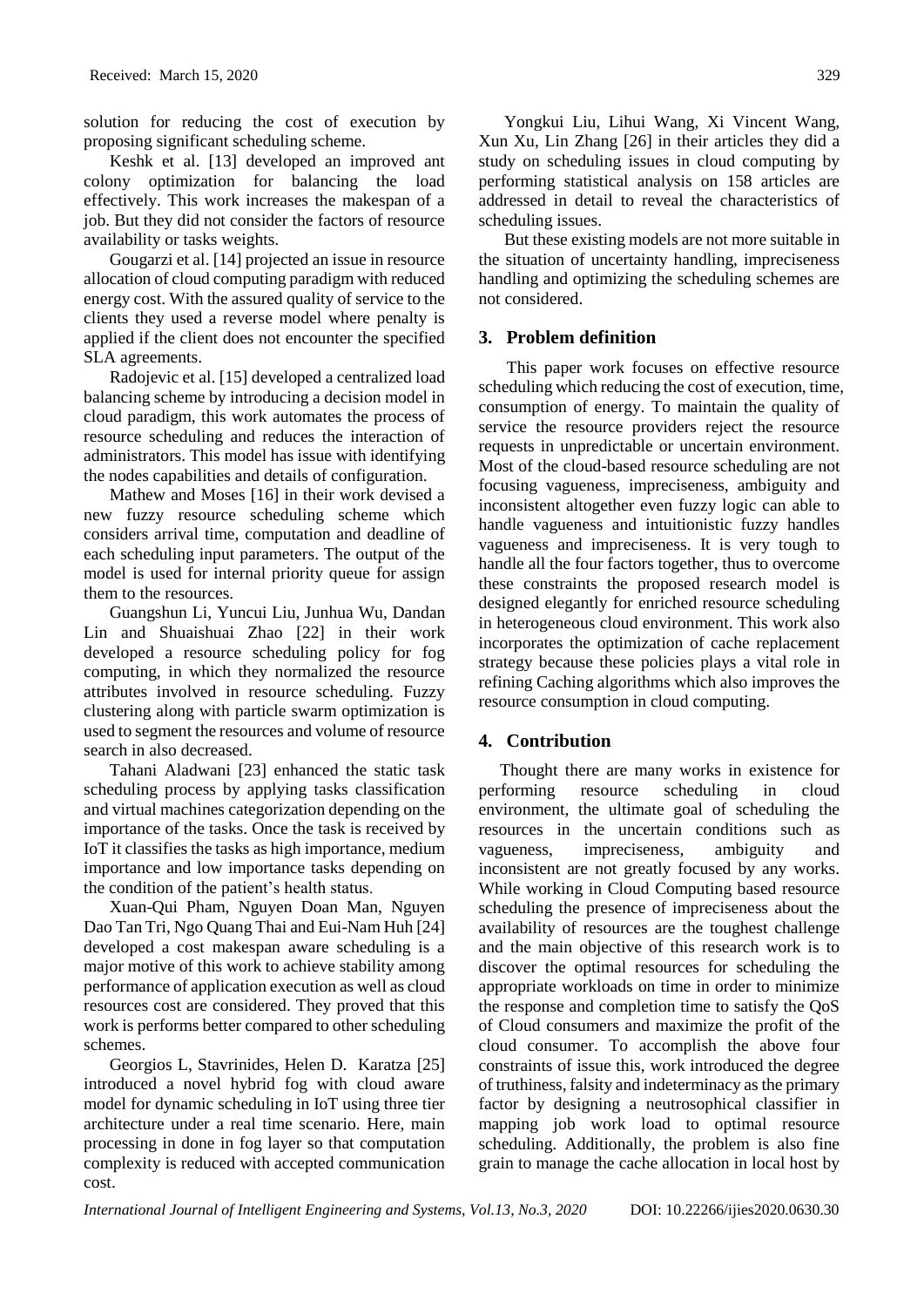adapting population based behavioural model known as cuckoo search for optimizing this process.

## **5. Background study**

#### **5.1 Knowledge about neutrosophic logic**

 The multivalued theory which represents real time instance truth value in terms of membership grade of truthiness, falsity and indeterminacy is known as neutrosophic theory. This neutrosophic theory is formulated by Smarandache [17] whose aim is to handle four main factors such as ambiguity, impreciseness, vagueness and inconsistent which are primary problems in many real time applications specifically in cloud paradigm.

The consistency of classical theory and fuzzy theory was well maintained by neutrosophic theory with its varying degree of truthiness (T), falsity (F) and indeterminacy (I) when T+F+I=1. The neutrosophic becomes intuitionistic when the T+F+I < 1 and it can handle the paraconsistency if its three factors  $T+F+I > 1$ .

Thus, neutrosophic logic holds the merit of nonstandard analysis as its property which distinguishes the relative falsehood denoted by 0 and absolute falsehood is denoted by  $\overline{0}$ . The real truth as 1 and absolute truth as 1<sup>+</sup> .

#### **5.1.1. Definition**

A set  $B_{nl}$  is considered to be in universal discourse Y, which is denoted in common as Z, is said to be neutrosophic set if Bnl = { $(y; [T_{Bnl}(y), I_{Bnl}(y), F_{Bnl}]$ (y)]  $\{y \in Y\}$ , where  $T_{\text{Bnl}}(y)$  is referred as confidence because it is the membership grade of truth,  $I<sub>Bnl</sub>$  (y) is referred as uncertainty or inconsistent as it is the membership grade of indeterminacy,  $F<sub>Bnl</sub>$  (y) is known as skepticism as it represents the membership grade of falsity. and their relation between them are signified as

$$
0 \le T_{Bnl}(y) + I_{Bnl}(y) + F_{Bnl}(y) \le 3^{+} \tag{1}
$$

Eq. (1) denotes that there is no restriction on the sum of TBnl (y), IBnl (y) and FBnl(y). But it is very difficult to apply in real life applications so according to single valued neutrosophical set [27] all three membership grades lie between [0,1].

#### **5.2 Working principle of cuckoo search method**

Cuckoo bird is considered to be a most fascinating bird, as it not only of its stunning sounds their aggressive strategy for reproduction. The cuckoos lay their eggs in other communal nests, they

could remove the eggs of others in order to increase its own eggs hatching probability. Cuckoo bird follows brood parasitism to lay their eggs in other host bird's nests [20]. There are three common types of brood parasitism namely cooperative breeding, brood parasitism and nest takeover. Sometimes host birds can involve straight struggle with the obtrusive cuckoos, in such case the host bird either throw those alien eggs away or abandon its nest and construct a new nest somewhere. Some of the cuckoo species are specialized in imitation pattern and colour of the eggs of a few selected host birds. This will reduce the probability of abandonment of eggs and thus it raises their reproductively.

In common, the cuckoo eggs will be hatched a litter earlier than their host eggs, when the first cuckoo chick is hatched it instinct action is to evict the host eggs by sightlessly pushing the eggs out of the nest, so that it increases its share of food provided by its host bird. A cuckoo often selects a nest with few eggs based on quantum behaviour. This behaviour is applied to optimized the search of best nest.

# **6. Methodology of intelligent neutrosophic inference system along with quantum cuckoo search model for Resource scheduling and cache management in cloud paradigm**

This proposed work intelligent neutrosophic inference system along with quantum cuckoo search model is developed to handle both the job priority scheduling and cache management in cloud paradigm for optimized quality assured along with resource consumption. The detailed outline of this proposed INIS-QCSCM is depicted in the Fig. 1.

Once the job request is sent by the cloud users, the cloud job load entry management receives it and passes it to the job policy scheduler. The job scheduler passes the job request to the neutrosophic inference system, which receives the input details of each job such as execution time, response time, throughput and turnaround time in the form of crisp values. Before inferring the knowledge about the input job, the values represented in the crisp value is converted to the neutrosophic values and then the neutrosophic inference system infers the pattern of incoming jobs request and assign the relevant priority for each job based on the availability and optimized consumption of resource. The highest priority job is scheduled to the appropriate resources and the efficacy of the local host or virtual machine is increased by significant cache management with the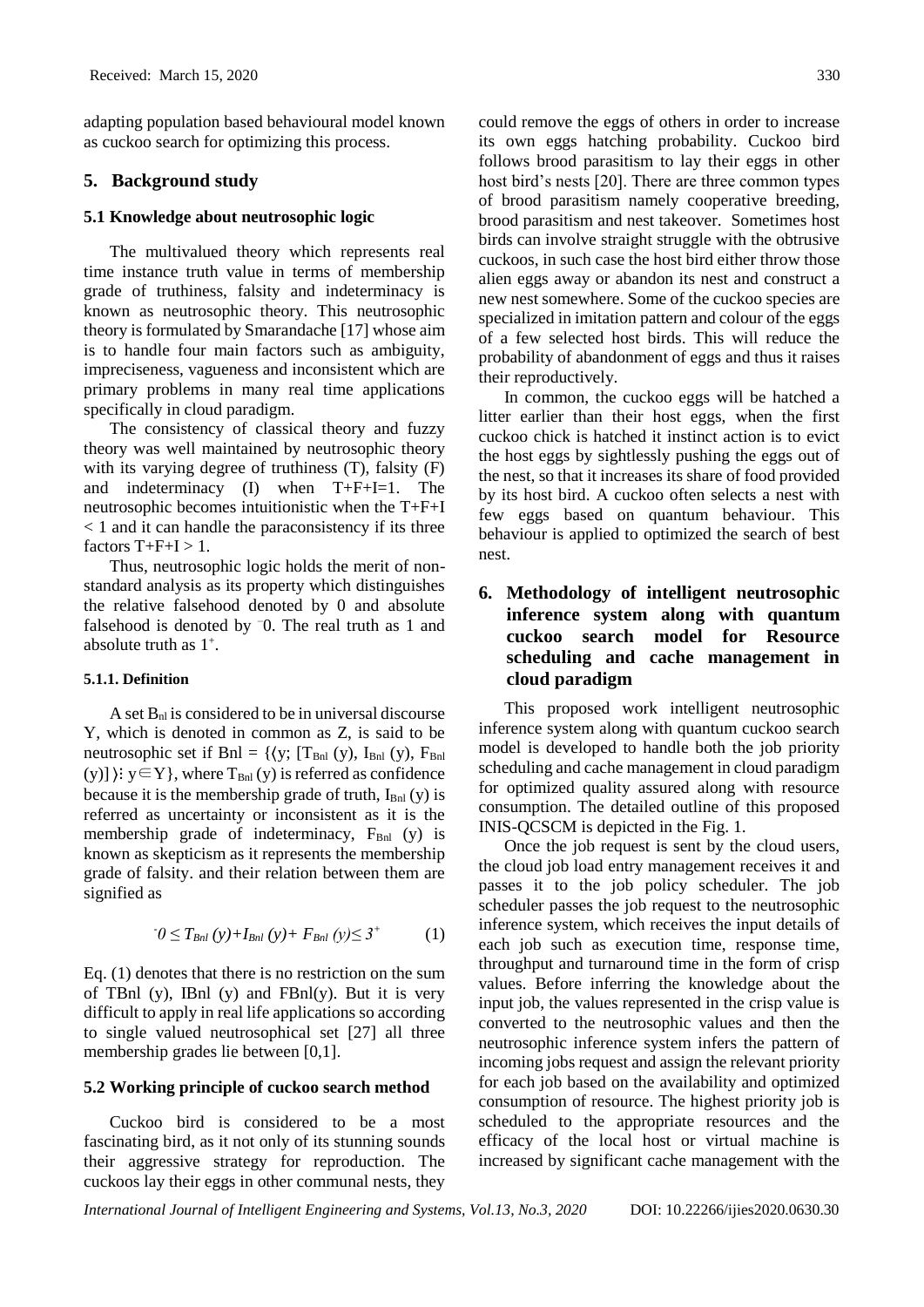

Figure. 1 Intelligent resource scheduling with neutrosophic knowledge and optimized cache management using cuckoo search method in cloud computing

knowledge of quantum cuckoo search method. Thus, the proposed model achieves optimization of both resource scheduling and cache management in cloud paradigm with quality of assurance.

# **6.1 Intelligent neutrosophic inference system for job scheduling in cloud computing**

Once the job request is assigned to the job scheduler, the input details of the concern job requirements such as execution time, response time, throughput and turnaround time are fed as input to the INIFS. intuitionistic fuzzy inference system converts the crisp input values are converted to the neutrosophic domain representation.

 $\triangleright$  Execution Time (ExT): Amount of time taken by an individual job for executing completely on respective virtual machine. Difference among job completion time and the start time of the job is formulated as

$$
ExT(i,j) = CmpT(t,j) - SttT(i,j)
$$
 (2)

Where cmpTt is the completion time of a hob and sttT is the starting time of the job

➢ Turnaround time (Trnt): total amount of time send by a job in a virtual machine is known as turnaround time

$$
Trn\, \dot{t}(\dot{i},j) = CmpTt\, (\dot{i},j) - Sbt\, (\dot{i},j) \tag{3}
$$

Where sbt refers to submission time of job

➢ Response Time (RsT): Time gap between job submission and first response received by the task is known as response time

$$
RsT (i,j)=sbt(i,j)-WtT(i,j)
$$
\n(4)

Where WtT refers to waiting time of the job

➢ Throughput (Thpt): Total number of jobs executed successful Sucs(N) with respective to the total amount of executing time (T)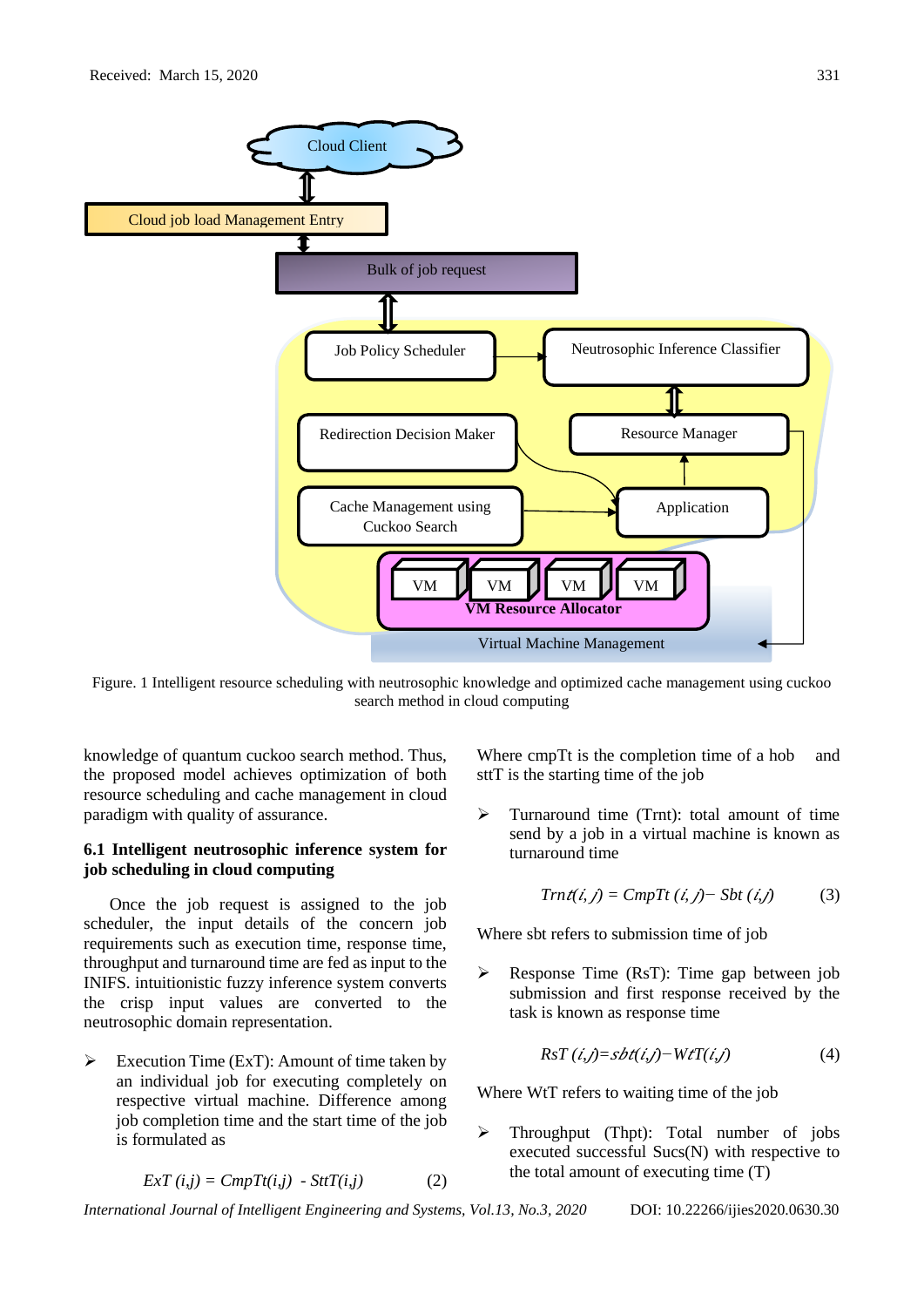

Figure. 2 Work Flow of intelligent neutrosophic inference system for job priority assignment

$$
Thpt(i,j)=Sucs (N)/T
$$
 (5)

The step by step process of job priority assignment using neutrosophic inference system is depicted in the Fig. 2

*Step 1* (Neutrosophication) In this process the given input values are converted to the Neutrosophication value in terms of membership of truthiness, falsity and indeterminacy  $\langle T_{\text{Neu}}(x), \quad I_{\text{Neu}}(x), \quad F_{\text{Neu}}(x) \rangle$ Conversion of input values of incoming job request details is converted to neutrosophic values as follows

$$
T_{\text{New}}(x) = \begin{cases} r_{\text{New}}(x); & a_1 \leq x < a_2 \\ T_{\text{New}}(x) & ; a_2 \leq x < a_3 \\ s_{\text{New}}(x); & a_3 < z \leq a_4 \\ 1 & ; \qquad \text{otherwise} \end{cases} \tag{6}
$$

$$
I_{\text{Neu}}(x) = \begin{cases} m_{\text{Neu}}(x); & b_1 \leq x < b_2 \\ I_{\text{Neu}}(x) & ; & b_2 \leq x < b_3 \\ n_{\text{Neu}}(x); & b_3 < z \leq b_4 \\ 1 & ; & \text{otherwise} \end{cases} \tag{7}
$$

$$
F_{\tilde{N}eu}(x) = \begin{cases} u_{\tilde{N}eu}(x); & c_1 \leq x < c_2 \\ F_{\tilde{N}eu}(x) & ; & c_2 \leq x < c_3 \\ v_{\tilde{N}eu}(x); & c_3 < z \leq c_4 \\ 1 & ; & otherwise \end{cases} \tag{8}
$$

where  $T_{\text{Neu}}$ ,  $I_{\text{Neu}}$  and  $F_{\text{Neu}} \in [0,1]$  and  $T_{\text{Neu}} + I_{\text{Neu}} + F_{\text{Neu}}$  $\leq$ 3,  $r_{\text{Neu}}$ ,  $s_{\text{Neu}}$ ,  $m_{\text{Neu}}$ ,  $n_{\text{Neu}}$ ,  $u_{\text{Neu}}$ ,  $v_{\text{Neu}}$ :  $X \rightarrow [0,1]$  are termed as side of a fuzzy number. The neutrosophic trapezoidal representation is shown in the Fig. 3.

**Step 2 (Neutrosophic Inference Engine)** The neutrosophic *Logic* and the knowledge based are applied to generate the neutrosophic rules to get a neutrosophic output. The knowledge base stores available knowledge in the form of *if-then* rules and then it captures semantics of the neutrosophic rules with neutrosophic set [19].

#### **Step 3: Neutrosophic Rule Generation**

Each job requests requirements are prioritized with the four different input factors execution time, response time, throughput and turnaround time. The neutrosophic classifier generates the set of rules using its knowledge base. It is in the format of

> Rule<sub>1</sub>: IF condition then class<sub>1</sub> Rule<sub>N</sub>: IF condition then class<sub>N</sub>

Sample Rules for Job Priority Assignment using neutrosophic rule generation is as follows

- If ExT is high and Trnt is low and RsT is low and Thpt is low then priority is very low
- If ExT is high and Trnt is high and RsT is low and Thpt is low then priority is low [0.6]
- If ExT is medium and Trnt is medium and RsT is medium and Thpt is medium then priority is medium [0.4]
- If  $ExT$  is low and Trnt is high and  $RsT$  is high and Thpt is high, then priority is very high [0.8]

**Step 4 Neutrosophic Defuzzification**: In this the neutrosophic representation of the output will be converted to the crisp value.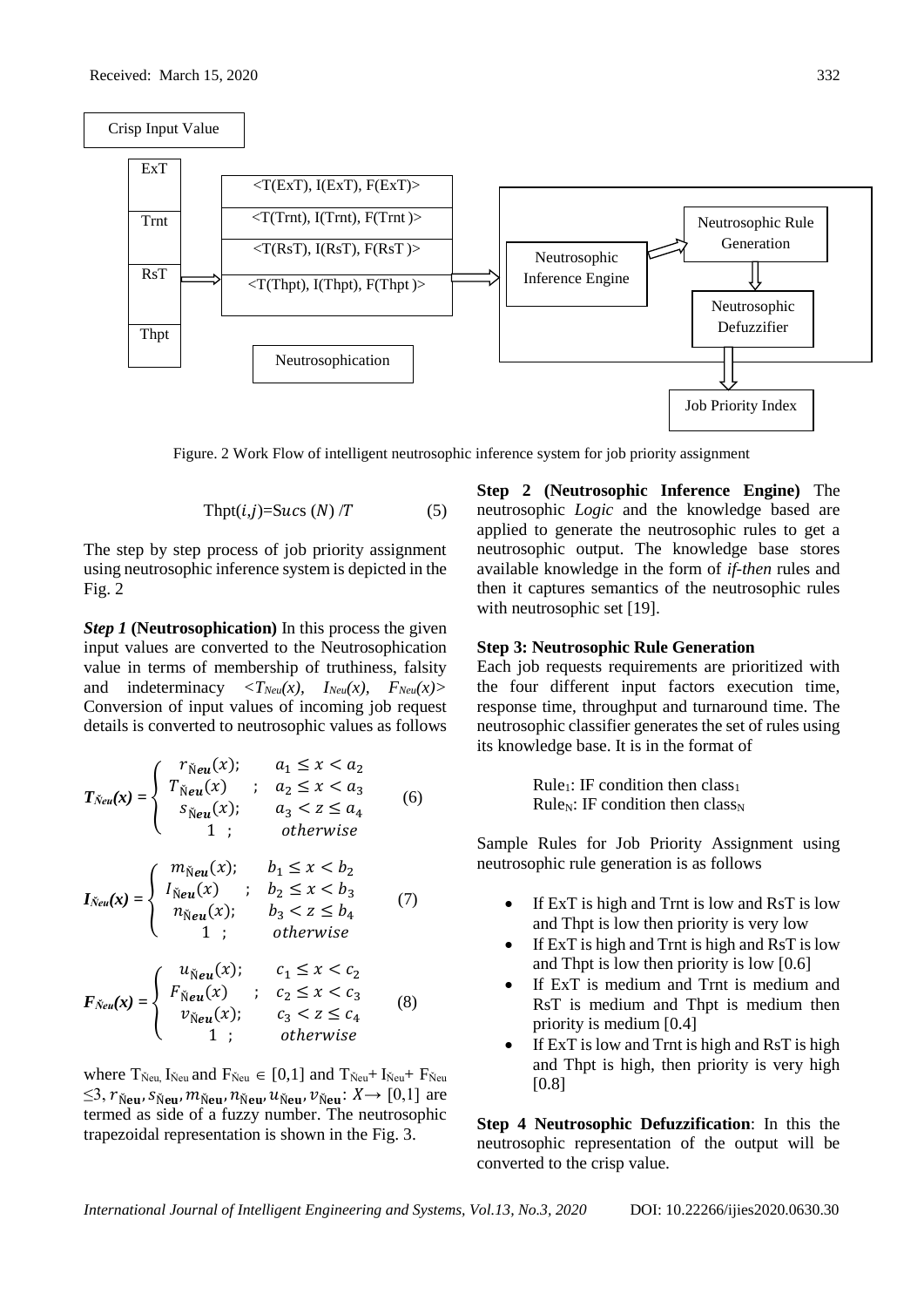

Figure. 3 Trapezoidal representation of neutrosophic domain

### **6.2 Optimized cache management using quantum cuckoo search model**

Once the incoming job requests are prioritized by the neutrosophic inference system, the performance of the virtual machines or proxy servers has to be properly managed, which is accomplished by appropriate management of cache policy. When there is an increase in job request, the computation time for caching policy will also be rapidly high. It leads to high cost when a complete set of request mapping are done through online. This work introduces a quantum cuckoo search model for optimized cache management.

In this cuckoo search caching policy arbitrarily, n number of cuckoos are considered as initial population [21]. Cuckoos are allotted to each job request and their need of memory size is used for identifying appropriate cache space for assigning fittest job requirement. Cuckoo search with high fitness value is considered to have most optimal cache size that suits better for the job request to be completed with minimum requirement of processing cost. Using levy fight function the best cache is selected. If there are n job request s, each of which can be either processed in cache or out of the cache with the possibility of 2n request mappings. The cost of request mapping is formulated as

$$
Z = \sum_{k=1}^{p} [post_k n r_k h r_k + a p l c s t_k n r_k (1 - h r_k) + \sum_{l=p+1}^{n} a p l c s t_l n r_l]
$$
(9)

Where  $\text{pcst}_k$  is the processing costs of job request k on cache,  $aplcst_k$  is the processing cost on application,  $nr_k$  is the number of requests received in a specific Cloud server k, hrk is the hit rate of virtual machine k.

Cuckoo with lower cost than all the cuckoos is measured for caching in and the remaining requests are sent to the applications directly. By repeating this metaheuristic search, a near optimal solution can be obtained for caching policy issue.

Every cached request inhabits one cache block and the size of the block is set to the largest content. Hence, the cache size is identified by the content sizes and the number of requests stored in cache. Based on the request mapping, this proposed method determines the number of requests going to the cache server. The model receives the requested content sizes of different job requests from the load scheduler. Next, the cache size is computed as

$$
Size_{ch} = maximum(Size_i) \sum_{j=1}^{p} NRC_j \qquad (10)
$$

Where  $NRC<sub>j</sub>$  is the number of requested contents and  $Size<sub>i</sub>$  is the requested content size in virtual machine i correspondingly. Cache size is determined by contents maximum size.

**6.1 Algorithm:** Intelligent Neutrosophic Inference System based resource scheduling and Quantum cuckoo search model of optimized cache management.

**Input: No. of Job Request: NJR, Each jobs parameters Jb**<sub>i</sub>  $(ExT, Rst, Thpt, Trnt)$ **i** = 1 ... NJR

**Stage 1: Job priority Assignment using INIS**

1. For  $i = 1$  to NJR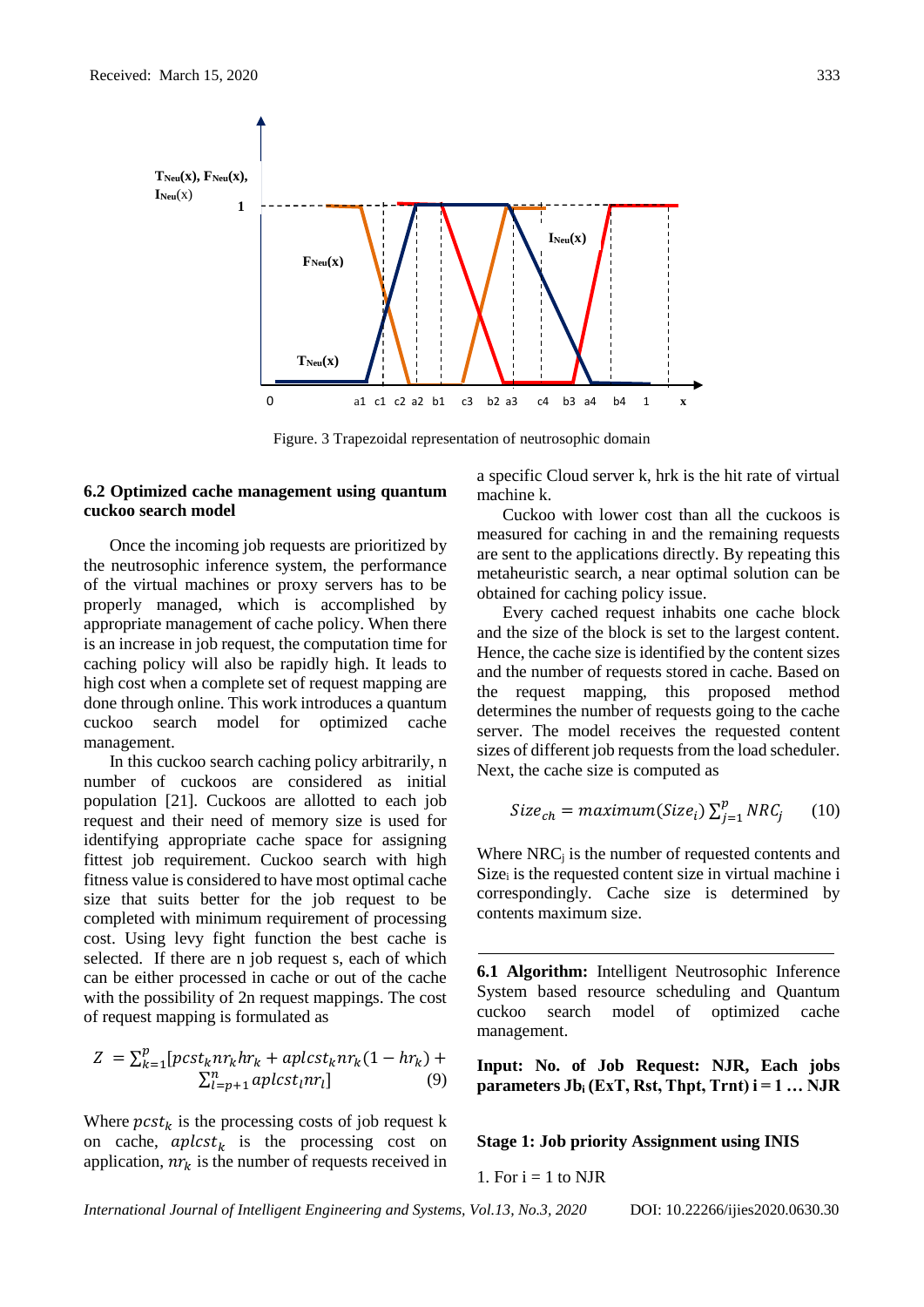a. Input Jbi (ExT, Rst, Thpt, Trnt) to INIS

b. Jbi ( $ExT$ , Rst, Thpt, Trnt) =  $Jbi(*T*Neu(ExT), \quad Nieu(ExT), \quad FNeu(ExT)$  $\langle T(Trnt), (Trnt), F(Trnt) \rangle, \langle T(RsT),$  $I(RsT), F(RsT) > 1$  (Thpt),  $I(Thpt), F(Thpt) > 0$ 

c. IF Jbi( $\leq$ TŇeu(ExT), IŇeu(ExT), FŇeu(ExT) $>$ ,  $\langle T(Trnt), I(Trnt), F(Trnt) \rangle, \langle T(RsT), I(RsT), F$  $(RsT)$ ,  $(Thpt)$ ,  $I(Thpt)$ ,  $F(Thpt)$ ) then priority status

d. Jbi (ExT, Rst, Thpt, Trnt) =  $Jobi(priority)$ End for i

2. For  $i = 0$  to NJR-1

a.  $Max = i$ 

- b. For  $j = i+1$  to NJR-1
- c. If  $\text{priority}(Jbj) > Max$
- $Max = priority(Jbj)$  endif endfor j  $T = Jbi$  $Jbi = Jb(max)$  $Jb(max) = T$ End-For i

Stage 2: Quantum Cuckoo Search-based Cache Management Policy

a. Set  $Pop = 1...$  maxgen

- b. Best-cache=best (cache{1…m})
- c. While  $(i <$  maxgen)

If  $\text{rnd}() > 0.5$ , then

 $XP(t+1) = Pos(individual) - \sigma|\mu bst-XP(t)|\ln\frac{1}{p}$ 

Else

 $XP(t+1)$  = Pos(individual) +  $\sigma$ |µbst- $XP(t)|\ln\frac{1}{p}$ 

End if

If fitness $(i)$ > fitness $(j)$  then

Replace j by new solution

- A fraction of worst caches is abandoned and new cache allocations are selected
- Keep the best cache
- Rank the cache sizes with cost request and select the best one and assign the job
- Pass the remaining cache candidates to the next generation

End While

**Output: Optimized Scheduling of Job Assignment in Cloud Environment**

In this section, the performance of the proposed Intelligent Neutrosophic Inference System with Quantum Cuckoo Search based Cache Management (INIS-QCSCM) in cloud environment is discussed. The proposed model INIS-QCSCM is developed using cloudsim tool executed on Intel Core i5-8250 central processing unit (CPU) with 1.80 GHz frequency, 8 GB random-access memory (RAM), and a Windows 10 Operating System. For this experiment the incoming jobs or cloud work load are varied between range of 10 to 1000 and 100 resources are used. The weights of execution time, response time and throughput are assigned to 1. To validate the performance of the proposed INIS-QCSCM other existing models of resource scheduling namely support vector machine (SVM) [30], Fuzzy Inference System (FIS) [28], Intuitionistic Fuzzy Inference System (IFIS)[18, 29] are used. For cache management Static First, Dynamic First and Least Recently Used (LRU) cache replacement policies are used for comparison.

# **Testbed configuration of this simulation setup**

- Job length varies: 1,000–20,000
- Number of job requests :100–1,000
- Number of Virtual Machines: 50 VM
- Virtual Machine frequency: 500–2,000
- Population size: 10 VM
- memory (RAM): 256–2,048
- VM bandwidth:  $500-1,000$
- Number of PEs requirements: 1-4
- Number of data centres: 10
- Number of hosts 2-6

# **7.1 Performance metrics**

**Make Span:** It is defined as the difference between start time and finish time of a sequence of tasks or jobs.

$$
MkS = \text{Finish time (job)} - \text{Start Time (Job)} \tag{11}
$$

Where Mks refers to make span.

**Degree of Imbalance:** It is formulated using maximum and minimum execution time (Exe-time) and the average execution time of virtual machines and it is signified as follows:

$$
DIB = \frac{Maximum(Exec-time) - Minimum(Exec-time)}{Average (Exec-time)}
$$
 (12)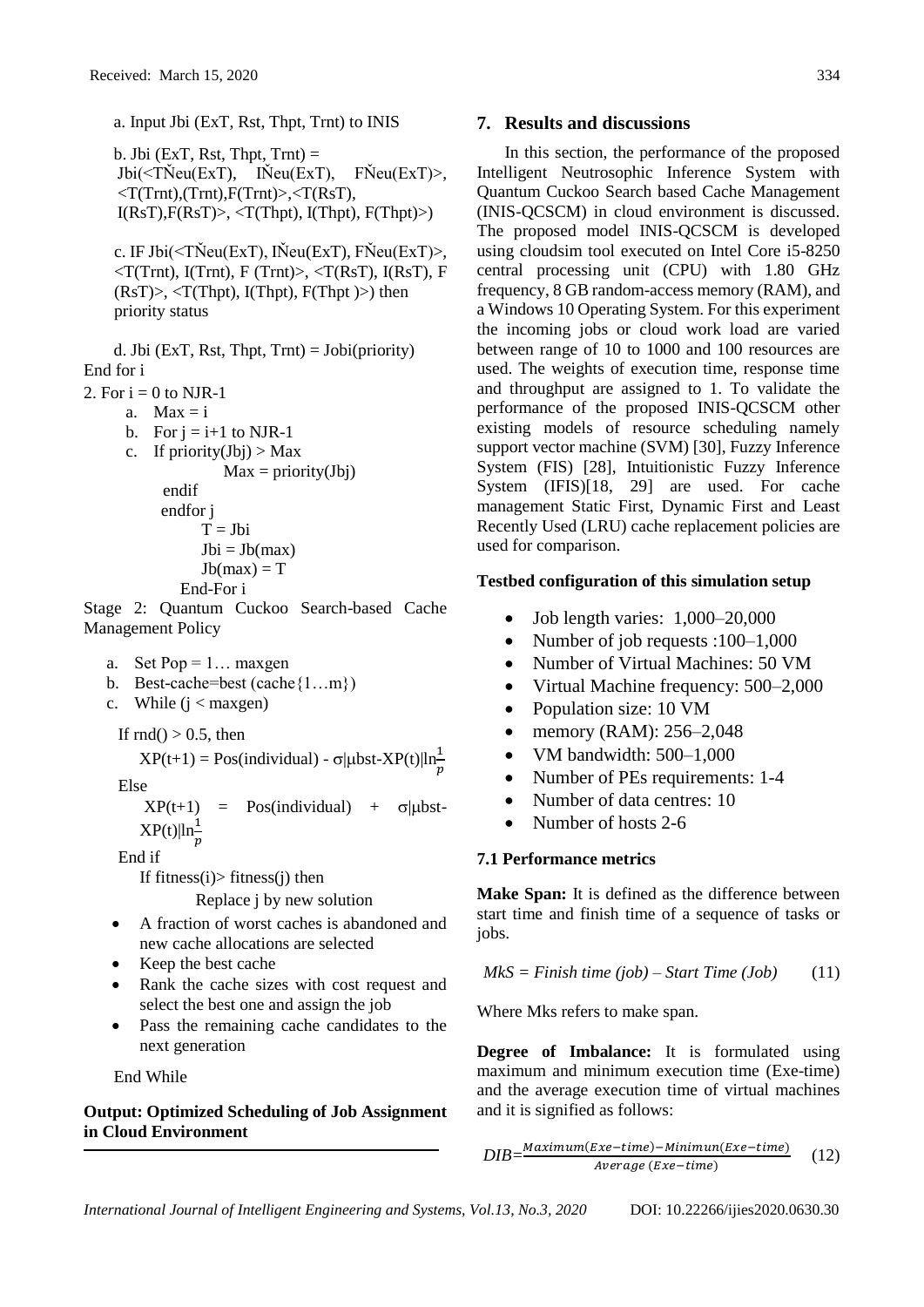

Figure. 4 Comparison based on Makespan



Figure. 5 Comparison based on degree of imbalance

Energy Consumption (Eng-Cnsp): Consumption of energy in cloud system can be represented as

Eng-Cnsp (cloud-system) = Eng-Cnsp (Datacenter) + Eng-Cnsp (Transceivers) + Eng-Cnsp (Memory) + Eng-Cnsp(extra).

**Resource Utilization:** For a specific resource r<sub>e</sub> at any given period of time, the resource utilization is represented as,

$$
RU_e = \sum_{d=1}^{f} RU_{e,d} \tag{13}
$$

Where f refers to number of cloud workloads running at a specific time and RU<sup>e</sup> denotes resource usage of cloud workload  $W_e$ , d refers each individual work load varies from 1 to f.

### **7.2 Analysis of comparison on makespan**

As the objective of this research work is to decrease the makespan of the system, the performance of the proposed INIS is compared with the conventional scheduling models such as SVM, FIS and IFIS.

From the Fig. 4 it is proved that the makespan of the jobs scheduled to the cloud resources are effectively controlled by using INIS, while

comparing with the other three models. The SVM takes highest makespan to complete the task of resource scheduling and execution. The fuzzy inference and the intuitionistic fuzzy inference systems. The priority of each incoming jobs is examined in terms of membership grade of truthiness, falsity and indeterminacy in INIS, so that the assigned of job priority is done more accurately while comparing with other three models.

## **7.3 Analysis of performance based on degree of imbalance**

The Fig. 5 illustrates, handling the degree of imbalance by four different resource scheduling schemes, which involves in assigned of job priority depending on their principles.

The proposed INIS balances the work load more perceptively by using its ability to handle the indeterminacy of assigning workloads and determining the priority of jobs in an inconsistent situation.

In this adversarial environment, number of job request may vary in a dynamic manner, assigning the priority based on execution time, Turnaround time, throughput and response time are mainly represented in terms of grade of membership of truthiness, indeterminacy and falsity. Based on these values the neutrosophic rules are fired to assign the job priority without any ambiguity and vagueness. SVM can able to handle only small number of jobs, the fuzzy and intuitionistic fuzzy can able the vagueness and uncertainty alone, the failed to overcome the indeterminacy as well defined by neutrosophic theory.

## **7.4 Analysis of performance based on energy consumption**

The Fig. 6 outcome shows that the energy consumption for job scheduling and uniform loading balancing is highly influenced by adapting INIS which has the ability to avoid ambiguity and impreciseness in prioritizing the jobs by considering four different important factors as the primary constraint.

In addition, INIS utilized less energy as it uses low makespan and elected optimal virtual machines, so that the memory is utilized more prominently by this proposed model. The maximum benefits of the cloud service providers with the restricted resource utilization reduced the makespan in an appreciable manner. Thus, IFIS and FIS are considered for certain factors, SVM is applicable for less work load scheduling.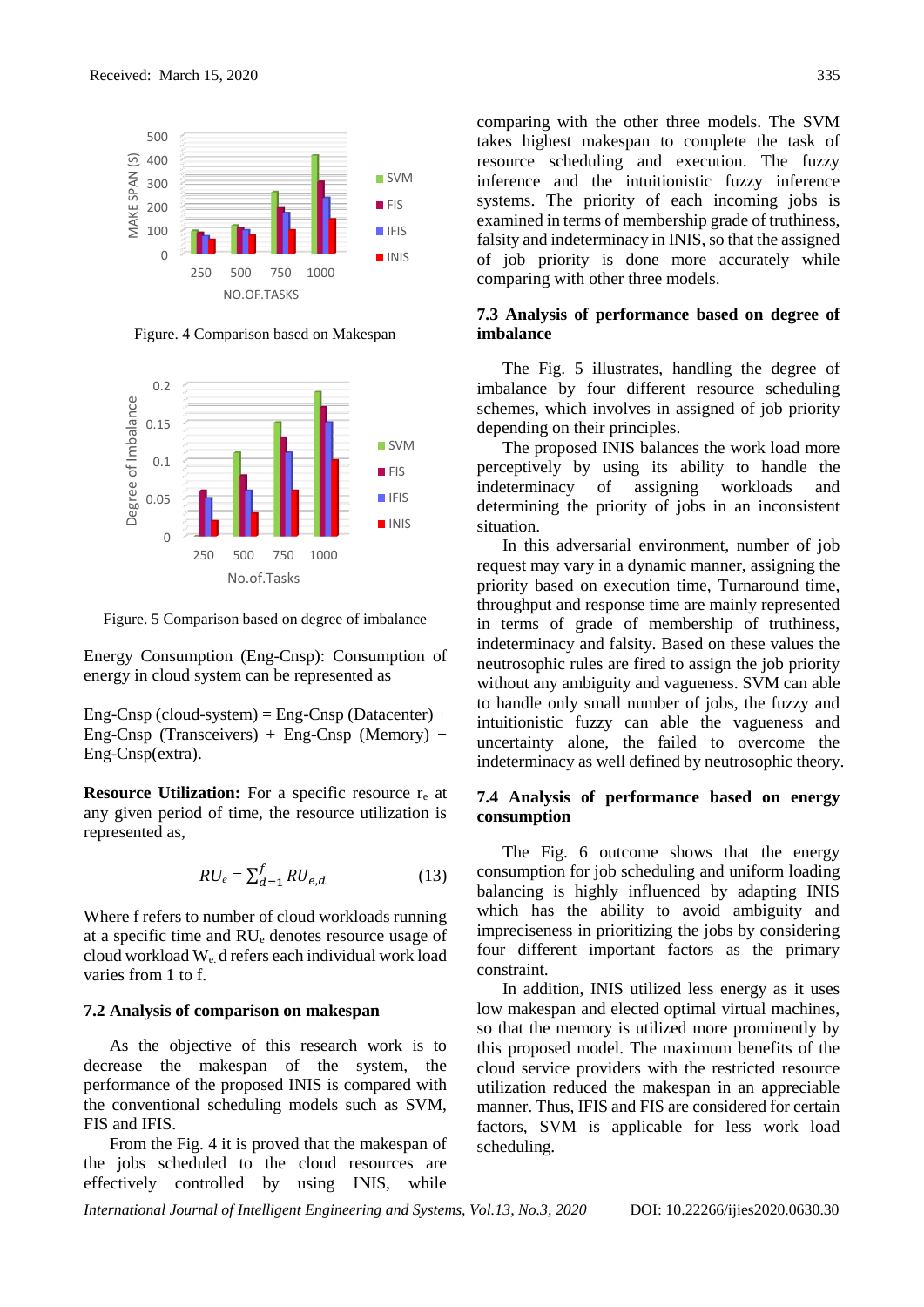

Figure. 6 Comparison based on Energy consumption



Figure. 7 Comparison based on resource utilization



Figure. 8 Comparison based on Execution time

## **7.5 Analysis of performance based on resource utilization**

The outcome of the result depicted in the Fig. 7 portraits the major factor of job scheduling and execution with the effect of resource utilization.

When there is lack of knowledge about assigning heavy loads and arrival of imbalance job request entry makes the situation impreciseness. The choice of selecting optimal number of virtual machines to accomplish a specific job request becomes very tough in such situation. While handling this issue using

traditional approaches namely SVM, FIS and IFIS for job priority assignment and scheduling degrades the performance of the cloud system. Thus, using INIS the above-mentioned problems can be easily overcome by using its neutrosophical intelligence in determining the impreciseness and representing them in terms of three membership degrees and based on the rules generated the decision of job priority assignment, with effective resource utilization can be carried out.

### **7.6 Analysis of performance based on execution time**

From the Fig. 8 it is depicted that results of execution time of four different job scheduling models with 10 virtual machines varying size of tasks in cloud environment. The result reveal that the scheduling policy using INIS decreases the execution time of the overall cloud system because the ability to represent each job query in terms of truthiness membership degree, falsity membership degree and indeterminacy membership degree. As the problem of vagueness in assigning the task to resources and prioritizing the jobs in queue are greatly diffused by the proposed INIS scheduling policy. The execution time of the proposed scheduling policy is less compared to the other models because of its efficacy and intelligence of selecting appropriate assignment of job priority more appropriately.

## **7.7 Comparing hit rate versus cache capacity of INIS with three other approaches**

From the Fig. 9 it is examined that the proposed Quantum Cuckoo search cache management (QCSCM) prominently manages the cache replacement policy based on necessitate litter parasitic behaviour along with levy flight searching model and quantum theory-based selection of populations.



Figure. 9 Comparing hit rate versus cache capacity of INIS with three other approaches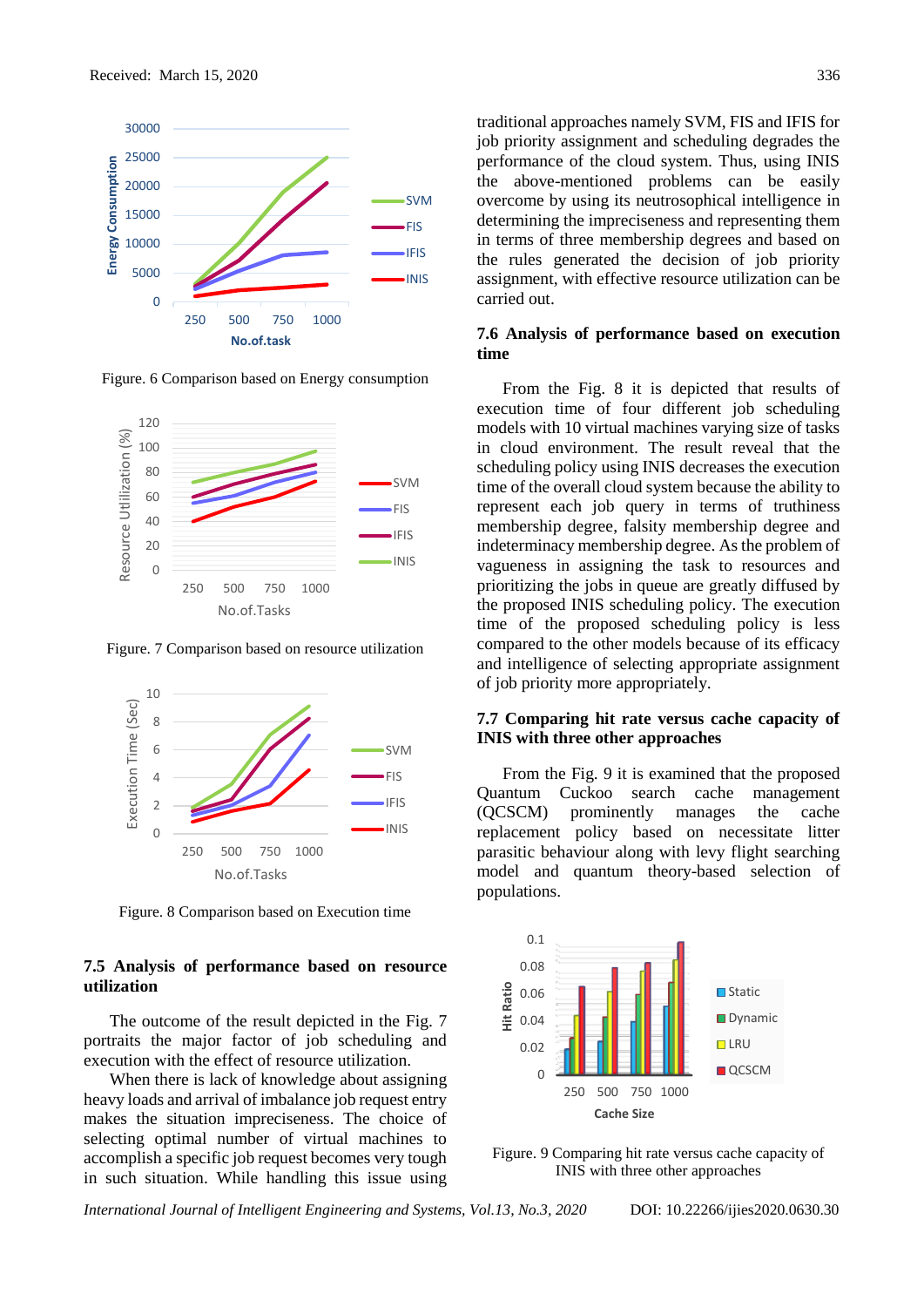While performing resource allocation based on the priority, the cache management plays a vital role of resource consumption, the main memory has to be effectively used, otherwise it leads to the high computation cost and time complexity. It is also observed that when the cache capacity is increased, the hit rate of each models is also increased, but comparing to the quantum cuckoo search model, the process of static first, dynamic first and LRU doesn't achieve such great accuracy of cache utilization.

## **7.8 Findings**

The experimental setup is done with cloud work load are varied between range of 10 to 1000 and 100 resources are used. As per the setting represented in the parameter settings the dataset for cloud set are configured.

From the performance analysis it is observed that usage of support vector machine in huge volume of task scheduling request is not possible as it is only well suited for small scale dataset.

Fuzzy logic [28] which uses membership degree of each resource attributes to determine the priority of income job requests and Intuitionistic fuzzy logic represents each attributes in terms of membership and non-membership to handle the vagueness in priority assignment of jobs[29] aim to handles only vagueness in scheduling the job requests and in case if they have ambiguity or of there is impreciseness in job prioritization they work based on assumption with the degree of membership and degree of nonmembership respective to fuzzy and intuitionistic fuzzy.

While adopting neutrosophic inference system for assigning priority of the jobs, the membership degree of truthiness, falsity and indeterminacy of each attributes the impreciseness and inconsistency will be greatly handled with this multivalued logic more precisely compared to the existing models.

#### **8. Conclusion**

This paper work intelligently well handles both the problem of job scheduling and cache management in an effective manner. The problem of vagueness, inconsistency, indeterminacy and impreciseness is perceptively overwhelmed with neutrosophic inference system which optimized the job scheduling using optimization. This proposed work also fine grains the resource scheduling in cloud management with quality of assurance expected by the cloud users and appropriate usage of resources which benefits the cloud source providers by managing cache using quantum cuckoo search model. The simulation results proved the efficacy of the developed INIS – QCSCM

has substantially empowers with resource scheduling and cache management in terms of cost computation, resource utilization and highly overcoming the imbalanced job request in adversarial environment of cloud computing paradigm. The work can be extended in future by applying unsupervised learning paradigms, to group the incoming tasks based on the importance of the request and finding the optimized resource allocation using metaheuristic search models.

## **References**

- [1] D. Gil, M. Johnsson, H. Mora, and J. Szymanski, "Review of the Complexity of Managing Big Data of the Internet of Things", *Hindawi Complexity*, Vol. 2019, No. 1, pp. 1-12, 2019.
- [2] N. Toosi, R. N. Calheiros, and R. Buyya, "Interconnected cloud computing environments: Challenges, taxonomy, and survey", *ACM Computing Surveys*, pp. 1–47, 2014.
- [3] J. Gubbi, R. Buyya, S. Marusic and M. Palaniswami, "Internet of things (iot): a vision, architectural elements, and future directions", *Future Generation of Computer System*, Vol. 29, No. 7, pp. 1645–1660, 2013.
- [4] M. Mezmaz, N. Melab, Y. Kessaci, Y. C. Lee, E.-G. Talbi, A. Y. Zomaya, and D. Tuyttens, "A Parallel Bi-objective Hybrid Metaheuristic for Energy-aware Scheduling for Cloud Computing Systems", *Journal of Parallel and Distributed Computing*, 2011.
- [5] J.-T. Tsai, J.-C. Fang, and J.-H. Chou, "Optimized task scheduling and resource allocation on cloud computing environment using improved differential evolution algorithm", *Computers and Operations Research*, Vol. 40, No. 12, pp. 3045–3055, 2013.
- [6] S. T. Maguluri and R. Srikant," Scheduling jobs with unknown duration in clouds", *IEEE/ACM Transaction on Network,* Vol. 22, No. 6, pp.1938–1951, 2013.
- [7] C. Cheng, J. Li, and Y. Wang, "An energysaving task scheduling strategy based on vacation queuing theory in cloud computing", *Tsinghua Science Technology*, Vol. 20, No. 1, pp. 28–39, 2015.
- [8] L. [Weiwei,](https://onlinelibrary.wiley.com/action/doSearch?ContribAuthorStored=Lin%2C+Weiwei) C. [Liang,](https://onlinelibrary.wiley.com/action/doSearch?ContribAuthorStored=Liang%2C+Chen) J. [Wang,](https://onlinelibrary.wiley.com/action/doSearch?ContribAuthorStored=Wang%2C+James+Z) and R. [Buyya,](https://onlinelibrary.wiley.com/action/doSearch?ContribAuthorStored=Buyya%2C+Rajkumar) "Bandwidth-aware divisible task scheduling for cloud computing", *Software Practice and Experience,* Vol. 44, No. 2, pp. 163–174, 2014.
- [9] [X. Zhu,](https://www.semanticscholar.org/author/Xiaomin-Zhu/1726302) [L. Yang,](https://www.semanticscholar.org/author/Laurence-Tianruo-Yang/1690341) H. [Chen,](https://www.semanticscholar.org/author/Huangke-Chen/2382347) J. [Wang,](https://www.semanticscholar.org/author/Ji-Wang/97773424) Y. Shu and [X.](https://www.semanticscholar.org/author/Xiaocheng-Liu/48031774) Liu, "Real-time tasks oriented energyaware scheduling in virtualized clouds", *IEEE Transactions on Cloud Computing*, Vol. 2, No. 2, pp. 168–180, 2014.